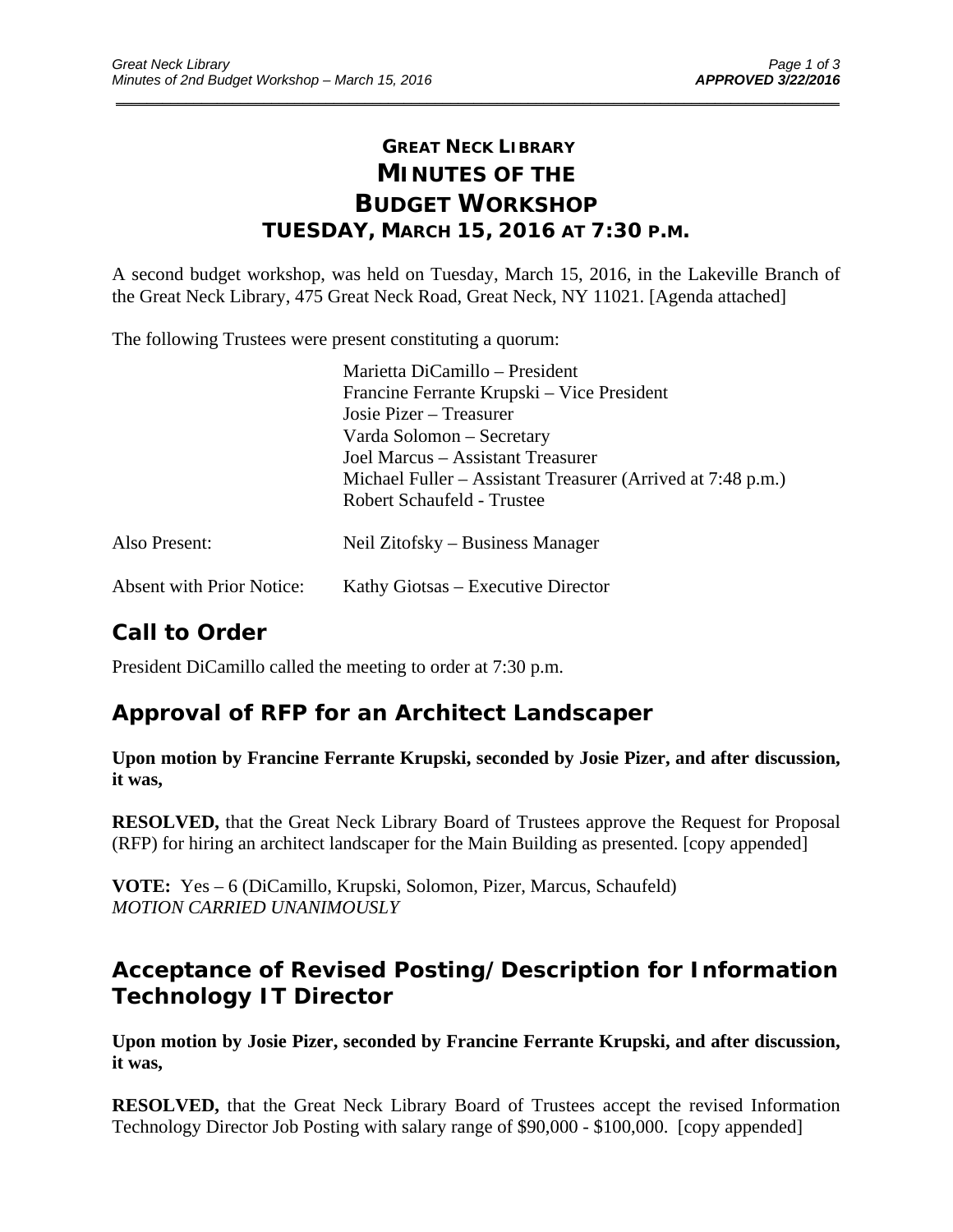**VOTE:** Yes – 6 (DiCamillo, Krupski, Solomon, Pizer, Marcus, Schaufeld) *MOTION CARRIED UNANIMOUSLY* 

### **Award the RFP for Furniture Installers to American Library & School Services**

 $\overline{\phantom{a}}$  , and the contract of the contract of the contract of the contract of the contract of the contract of the contract of the contract of the contract of the contract of the contract of the contract of the contrac

**Upon motion by Varda Solomon, seconded by Joel Marcus, and after discussion, it was,** 

**RESOLVED,** that the Great Neck Library Board of Trustees award the RFP for Furniture Installers to American Library & School Services at a cost of \$80,380 to be charged to the Main Building and Special Services Fund.

**VOTE:** Yes – 6 (DiCamillo, Krupski, Solomon, Pizer, Marcus, Schaufeld) *MOTION CARRIED UNANIMOUSLY* 

## **Review and Discussion of 2016/2017 Budget**

In this second draft of the proposed budget [copy appended to these Minutes], the revenues line remains at \$9,521,600. Mr. Zitofsky reviewed the changes that were made.

#### OPERATING REVENUE

Fines (line 14) has decreased by \$18,000. The line projection is now \$35,000.

Interest on Savings (line 25) was reduced from \$4,500 to \$3,000.

[*Trustee Fuller entered at this point at 7:48 p.m.*]

*Discussion: It was discussed and agreed upon to put lines 5 and line 6 back to the way they were. Column T5 will be \$6,541,500 and T6 733,500.* 

#### LIBRARY MATERIAL AND PROGRAMS

GNL Delivery Service (line 129) and Nassau Library System Service (line 130). Business Manager Zitofsky confirmed NLS pricing for July 2016 of \$47,700. This amount was split between line 129 and 130. A half year can be paid and quarterly billing is being considered by NLS.

#### ADMINISTRATIVE EXPENSE

eCommerce Fines (line 148) has been increased to \$1,100.

#### OTHER USES

MBSS Fund (line 222) was reduced to \$50,000 for STEM Lab start-up costs.